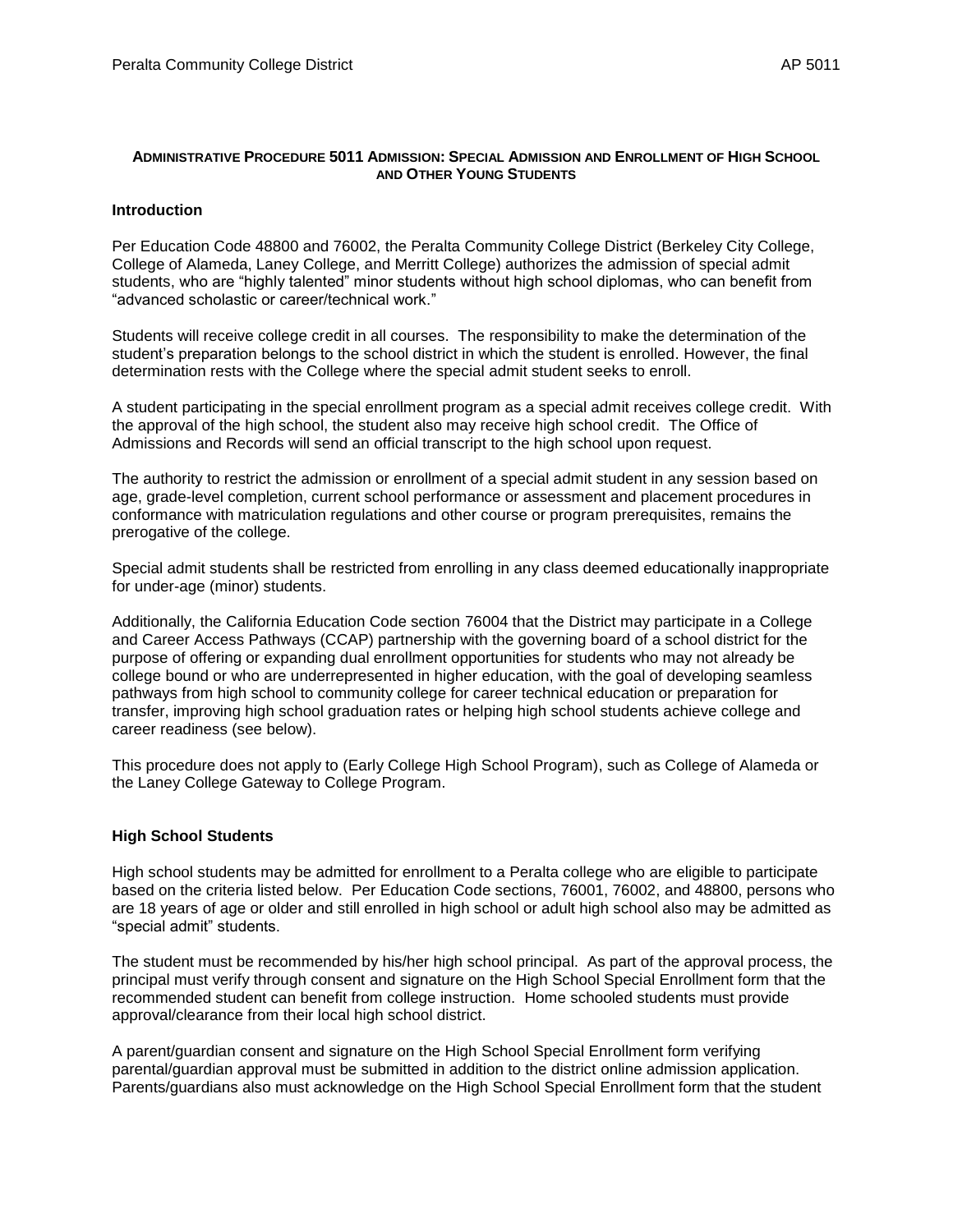will be expected to conform to all college/district policies and that topics of instruction are appropriate for adult-level students.

A student enrolling in 6.5 to 15 units must obtain permission from the college Vice President of Student Services or designee at the College prior to enrollment (use the High School Special Enrollment Program form). Official high school transcripts must be attached to the enrollment form.

Conditions for Enrollment: The Peralta Community College District may admit a high school student who meets the following conditions:

#### *Academic Eligibility:*

- 1. Students wishing to enroll in degree appropriate courses must have a cumulative high school grade point average of 2.0 or better as verified by the high school.
- 2. When a student seeks to enroll in a course that has a pre-requisite of co-requisite, the students must meet the stated prerequisite and or co-requisite in order to enroll in the class.
- 3. Students with a verifiable disability (verification to be provided by school of origin) will be referred to Disabled Student Programs and Services for assessment and recommendation.

## *Limitations on Enrollment*

- 1. Admission is subject to seat availability.
- 2. Special admit full-time students must meet the eligibility standards as established in Education Code Section 48800.05.
- 3. Students may not enroll in pre-collegiate courses (numbered 250 or higher), physical education courses, or any course comparable to a course offered at the high school.
- 4. Students may not enroll in a college course to alleviate a high school deficiency.
- 5. Students who have previously enrolled and who have dropped their courses and/or have not made satisfactory progress will not be allowed to continue enrollment as a special admit student.
- 6. Students will not receive priority enrollment status. Students will not be charged enrollment fees or any other college/district fees

## Enrollment Steps:

- 1. Complete the High School Special Enrollment form that includes the approval/signature of the parent/guardian and of the student's high school principal
- 2. Complete the online admissions application.
- 3. The High School Special Enrollment form will be submitted to the Office of Admissions and Records, and the student will be enrolled in the selected classes.

## **Talented Elementary and Middle School Students**

The Peralta Community College District may admit highly gifted elementary and middle school students for enrollment in a Peralta College if they are deemed eligible to participate.

Elementary and middle school students will have limited course options for enrollment and the list of these courses can be found at the following web site: [http://web.peralta.edu/admissions/high-school-students/elementary-middle-school-students/](https://mail.peralta.edu/owa/redir.aspx?REF=WCESt4wZdjIVGJ4P0aq3m-5K7DeSKPhe7nOGqEQiZxWMeTT1KIrTCAFodHRwOi8vd2ViLnBlcmFsdGEuZWR1L2FkbWlzc2lvbnMvaGlnaC1zY2hvb2wtc3R1ZGVudHMvZWxlbWVudGFyeS1taWRkbGUtc2Nob29sLXN0dWRlbnRzLw..)

#### Enrollment steps:

1. The student must be recommended by the school principal who signs the Elementary and Middle School Special Enrollment form. The principal must verify that the recommended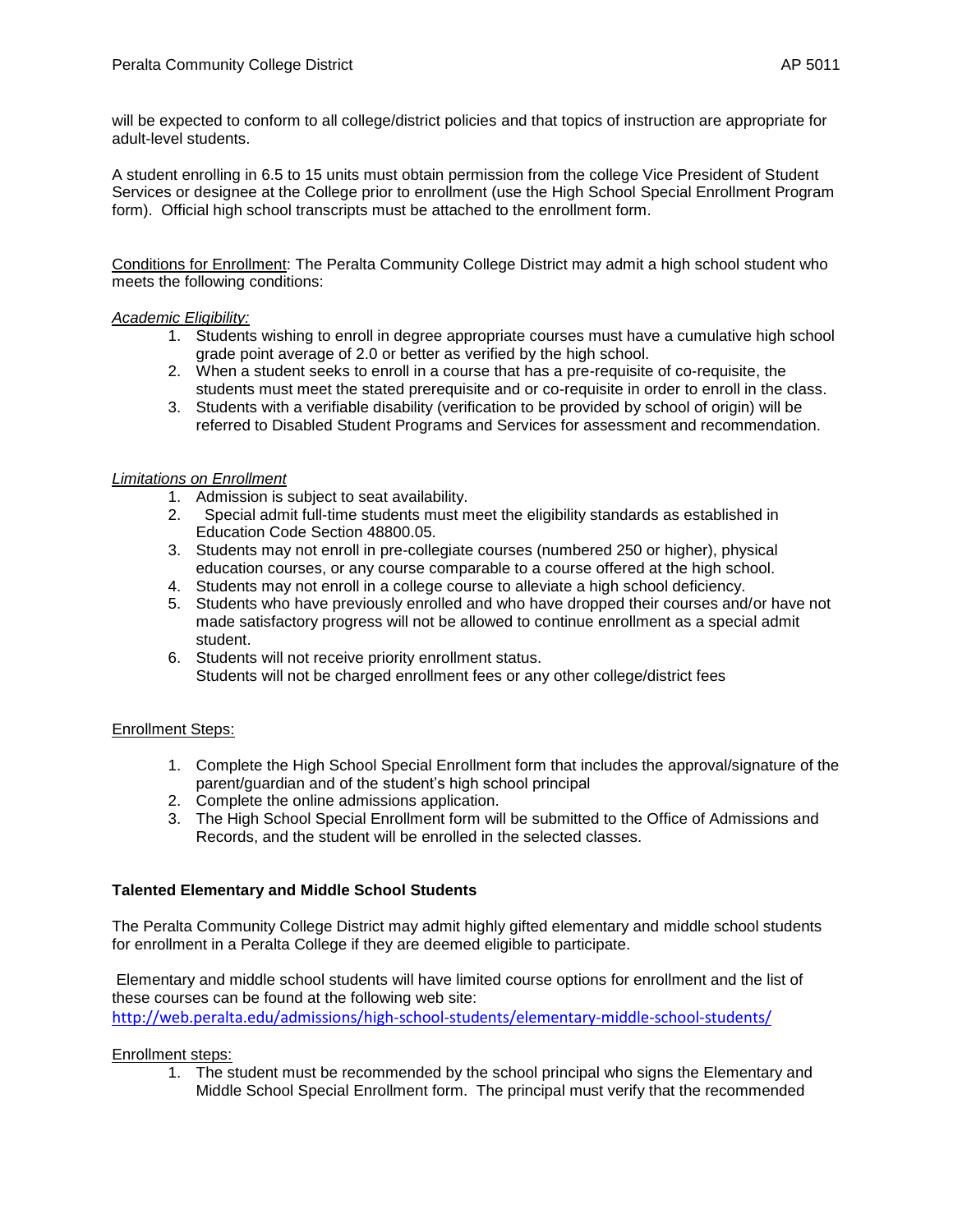student can benefit for college instruction. Home schooled students must provide approval/clearance from the local school principal.

- 2. The parent/guardian also must sign the Elementary and Middle School Special Enrollment form. The form is submitted to the Office of Admissions and Records at the college. In signing the form, parents acknowledge that the parent/guardian understands that the student will be expected to conform to all college/district policies.
- 3. The student must complete the District paper admission application to be submitted with the elementary and middle school student special admissions enrollment approval form.
- 4. Special part-time students are exempt from paying enrollment fees and any other college/district fees.
- 5. Students enrolling as elementary or middle school special admit students can only enroll in select classes. Elementary and middle school students may only enroll in one class per semester from the list of select classes and may be permitted to enroll in two classes in summer session.

# **College Classes on High School Campuses**

If a class is offered on a high school campus, the class may not be held during the time the campus is closed to the general public, as defined by the school board. The principal of the school must sign an agreement with the college/district which agrees to the open enrollment of students. The class will be open to all students.

If the decision to offer a class on a high school campus is made after publication of the District's/College's regular schedule of classes, and the class is only advertised to the general public through electronic media, the class must be advertised for a minimum of 30 continuous days prior to the first meeting of the class.

## **State Apportionment**

A community college district may include  $K-12<sup>th</sup>$  grade students who attend a community college within the District pursuant to Education Code Sections 48800 and 76001 in the District's report of full-time equivalent students (FTES) only if those students are enrolled in community college classes that meet all of the following criteria:

- 1. The class is open to the general public.
- 2. The class is advertised as open to the general public in one or more of the following: a. the college catalog.
	- b. the regular schedule of classes.
	- c. an addendum to the college catalog or regular schedule of classes.

If a decision to offer a class on a high school campus is made after the publication of the regular schedule of classes, and the class is solely advertised to the general public through electronic media, the class shall be so advertised for a minimum of 30 continuous days prior to the first meeting of the class. If the class is offered at a high school campus, the class may not be held during the time the campus is closed to the general public.

## **College and Career Access Pathways (CCAP)**

Per California Education Code section 76004, the Peralta Community College District may enter into a College and Career Access Pathways (CCAP) partnership with the governing board of a school district for the purpose of offering or expanding dual enrollment opportunities for students who may not already be college bound or who are underrepresented in higher education, with the goal of developing seamless pathways from high school, including continuation high school, to community college for career technical education or preparation for transfer, improving high school graduation rates, or helping high school pupils achieve college and career readiness.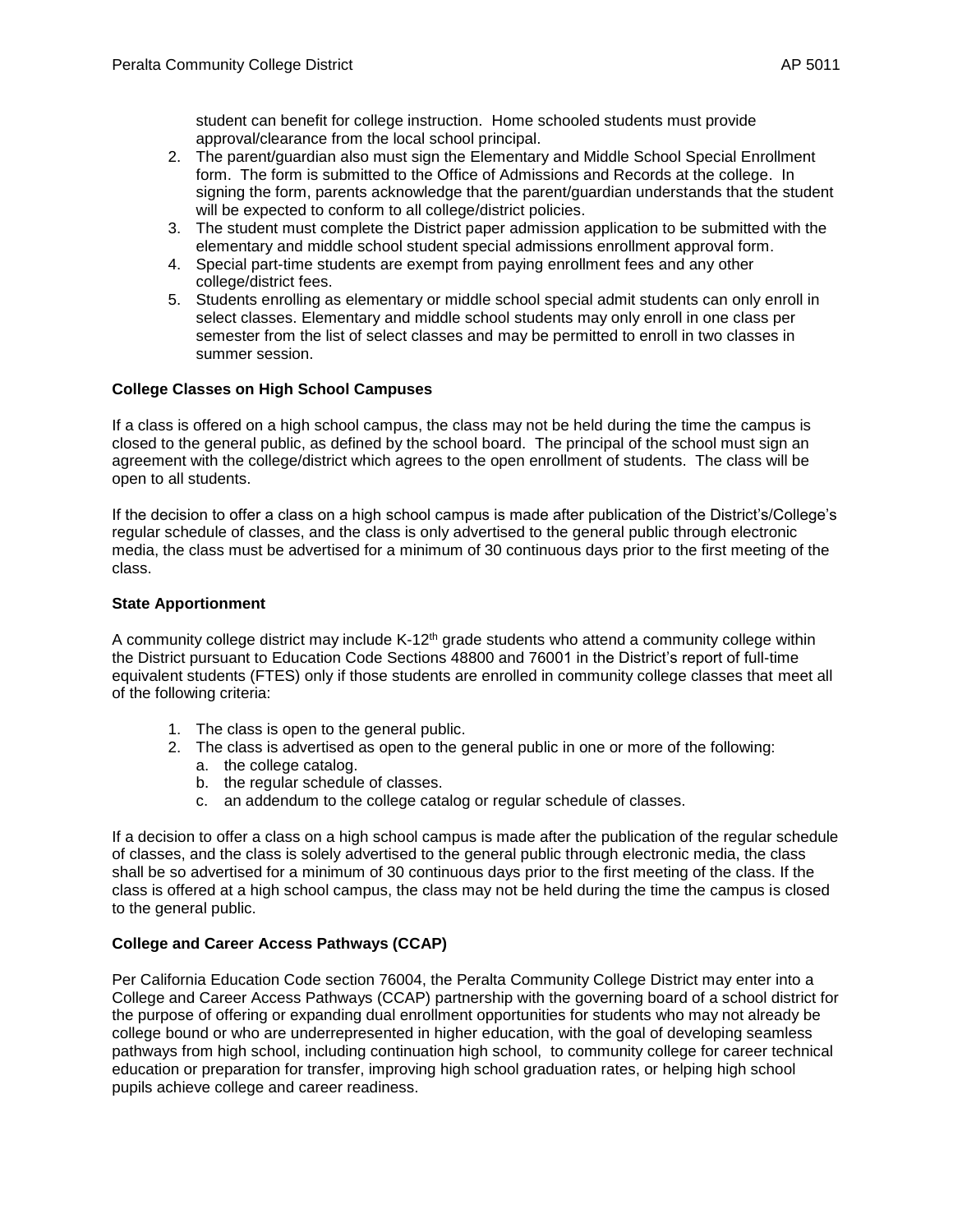The District may enter into a CCAP partnership with a school district partner that is governed by a CCAP partnership agreement approved by the governing boards of both districts. As a condition of adopting, a CCAP partnership agreement, the governing board of each district, shall do both of the following:

- For career technical education pathways to be provided under the partnership, consult with, and consider the input of, the appropriate local workforce development board to determine the extent to which the pathways are aligned with regional and statewide employment needs. The governing board of each district shall have final decision-making authority regarding the career technical education pathways to be provided under the partnership; and
- Present, take comments from the public on, and approve or disapprove the dual enrollment partnership agreement at an open public meeting of the governing board of the district.

The CCAP partnership agreement shall be filed with the California Community Colleges Chancellor's Office and with the department before the start of the CCAP partnership, and shall:

- 1. outline the terms of the CCAP partnership and shall include, but not necessarily be limited to, the total number of high school pupils to be served and the total number of full-time equivalent students projected to be claimed by the community college district for those pupils; the scope, nature, time, location, and listing of community college courses to be offered; and criteria to assess the ability of pupils to benefit from those courses.
- 2. establish protocols for information sharing, in compliance with all applicable state and federal privacy laws, joint facilities use, and parental consent for high school pupils to enroll in community college courses. The protocols shall only require a high school pupil participating in a CCAP partnership to submit one parental consent form and principal recommendation for the duration of the pupil's participation in the CCAP partnership.
- 3. identify a point of contact for the participating Peralta Community College District and school district partner.
- 4. certify that any community college instructor teaching a course on a high school campus has not been convicted of any sex offense as defined in Education Code Section 87010 or any controlled substance offense as defined in Education Code Section 87011.
- 5. certify that any community college instructor teaching a course at the partnering high school campus has not displaced or resulted in the termination of an existing high school teacher teaching the same course on that high school campus.
- 6. certify that a qualified high school teacher teaching a course offered for college credit at a high school campus has not displaced or resulted in the termination of an existing community college faculty member teaching the same course at the partnering community college campus.
- 7. include a plan by the participating community college district to ensure all of the following: a. a community college course offered for college credit at the partnering high school campus does not reduce access to the same course offered at the partnering community college campus;

b. a community college course that is oversubscribed or has a waiting list shall not be offered in the CCAP partnership; and

 c. participation in a CCAP partnership is consistent with the core mission of the community colleges pursuant to Education Code Section 66010.4, and that pupils participating in a CCAP partnership will not lead to enrollment displacement of otherwise eligible adults in the community college.

8. certify that both the school district and community college district partners comply with local collective bargaining agreements and all state and federal reporting requirements regarding the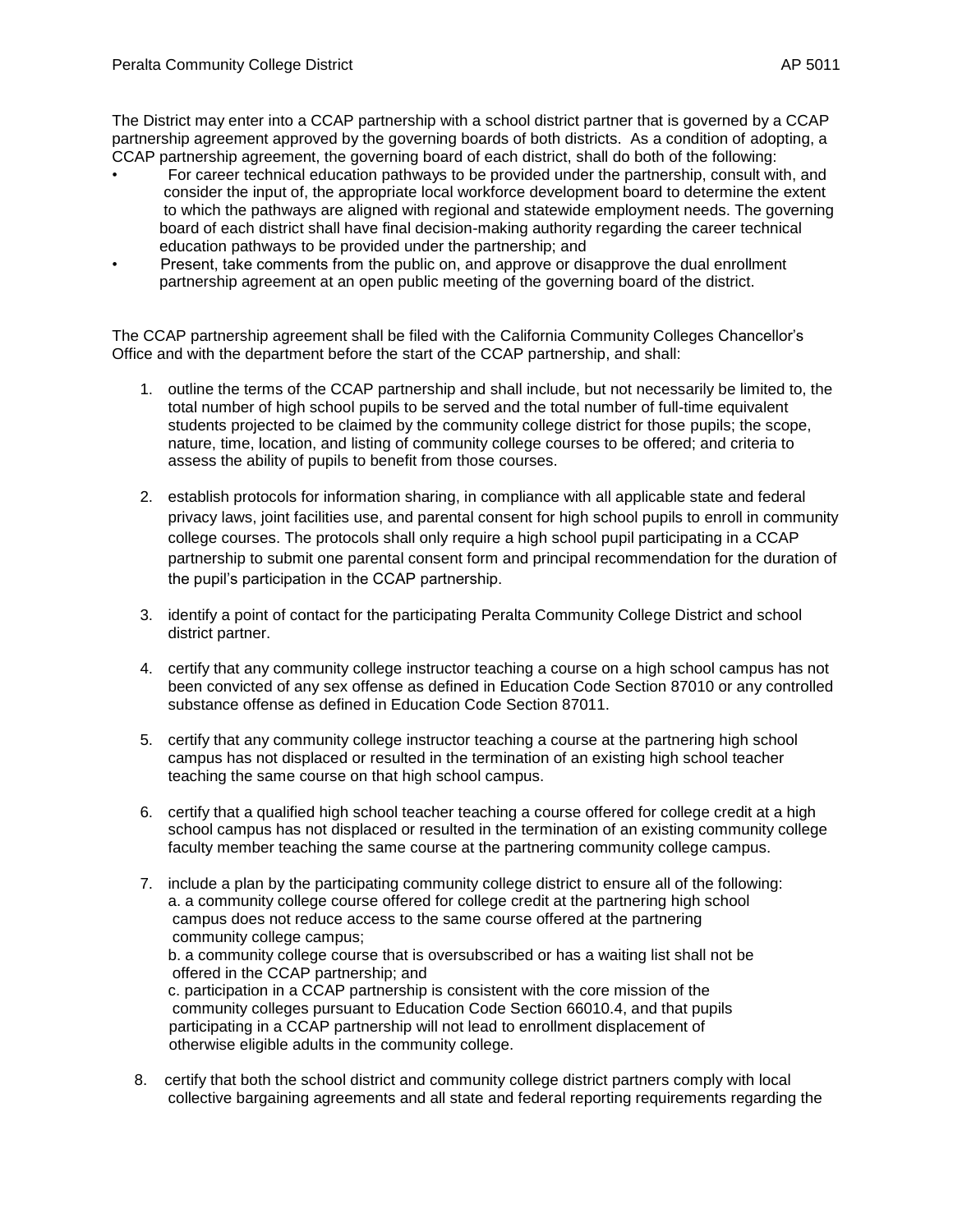qualifications of the teacher or faculty member teaching a CCAP partnership course offered for high school credit.

- a. The district shall provide to the Peralta Federation of Teachers (PFT) in a timely manner prior to the start of each assignment under the district Memorandum of Understanding (MOU) with the PFT, the names of faculty to be assigned to provide services for the school district under the PCCD-District's partnership agreement and or pursuant to Education Code section 76004, s0 as to assure the assignment has not displaced or resulted in the termination of an existing community college faculty member teaching the same course at the PCCD.
- b. The PCCD shall, each applicable term, provide the PFT a list of all faculty providing services under the MOU with the PFT, along with a copy of the certifications required in Education Code section 76004. Said lists and certifications shall be provided no later than 14 calendar days after the start of the academic term or assignment.
- 9. specify both of the following:
	- a. which participating district will be the employer of record for purposes of assignment monitoring and reporting to the county office of education; and
	- b. which participating district will assume reporting responsibilities pursuant to applicable federal teacher quality mandates.
- 10. certify that any remedial course taught by community college faculty at a partnering high school campus shall be offered only to high school pupils who do not meet their grade level standard in mathematics, English, or both on an interim assessment in grade 10 or 11, as determined by the partnering school district, and shall involve a collaborative effort between high school and community college faculty to deliver an innovative remediation course as an intervention in the pupil's junior or senior year to ensure the pupil is prepared for college-level work upon graduation.

A Peralta Community College District when participating in a CCAP partnership shall not provide physical education course opportunities to high school pupils or any other course opportunities that do not assist in the attainment of at least one of the following goals:

- 1. developing seamless pathways from high school to community college for career technical education or preparation for transfer;
- 2. improving high school graduation rates; or
- 3. helping high school pupils achieve college and career readiness.

The District will not enter into a CCAP partnership with a school district within the service area of another community college district, except where an agreement exists, or is established, between those community college districts authorizing that CCAP partnership.

A high school pupil enrolled in a course offered through a CCAP partnership shall not be assessed any fee that is prohibited by Education Code Section 49011.

The District may assign priority for enrollment and course registration to a pupil seeking to enroll in a community college course that is required for the pupil's CCAP partnership program that is equivalent to the priority assigned to a pupil attending a middle college high school as described in Education Code Section 11300 and consistent with middle college high school provisions in Education Code Section 76001. Units completed by a pupil pursuant to a CCAP agreement may count towards determining a pupil's registration priority for enrollment and course registration at a community college.

The District may limit enrollment in a community college course solely to eligible high school students if the course is offered at a high school campus, either in person or using an online platform, during the regular school day and the community college course is offered pursuant to a CCAP partnership agreement.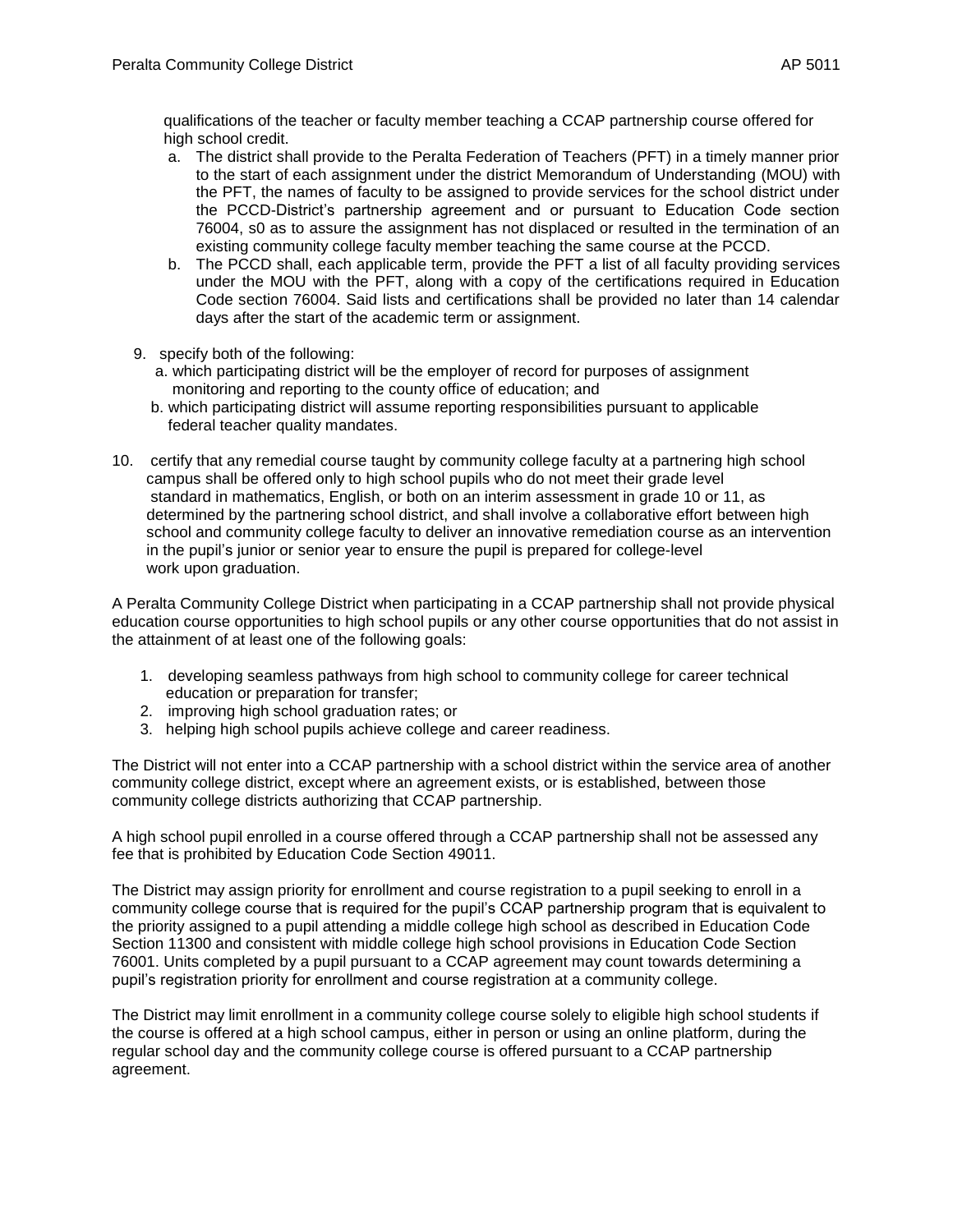The District may allow a special part-time student participating in a CCAP partnership agreement established pursuant to this article to enroll in up to a maximum of 15 units per term if all of the following circumstances are satisfied:

- 1. The units constitute no more than four community college courses per term;
- 2. The units are part of an academic program that is part of a CCAP partnership agreement established pursuant to this article; and
- 3. The units are part of an academic program that is designed to award students both a high school diploma and an associate degree or a certificate or credential.

In connection with a CCAP partnership, the governing board of the District shall exempt special part-time students from the following fee requirements:

- 1. Student representation fee (Education Code Section 76060.5)
- 2. Nonresident tuition fee (Education Code Section 76140)
- 3. Transcript fees (Education Code Section 76223) or processing fee (Education Code Section 76140)
- 4. Course enrollment fees (Education Code Section 76300)
- 5. Apprenticeship course fees (Education Code Section 76350)
- 6. Child development center fees (Education Code Section 79121)

The District shall not receive a state allowance or apportionment for an instructional activity for which the partnering district has been, or shall be, paid an allowance or apportionment.

The attendance of a high school pupil at a community college as a special part-time or full-time student pursuant to this section is authorized attendance for which the community college shall be credited or reimbursed pursuant to Education Code Section 48802 or 76002, provided that no school district has received reimbursement for the same instructional activity. For purposes of calculating classroom-based average daily attendance for classroom-based instruction apportionments, at least 80 percent (80%) of the instructional time offered by a charter school pursuant to an authorized CCAP partnership agreement shall be at the school site, and the charter school shall require the attendance of a pupil for a minimum of 50 percent (50%) of the minimum instructional time required to be offered pursuant to paragraph (1) of subdivision (a) of Education Code Section 47612.5, if the pupil is also a special part-time student enrolled in a community college pursuant to this section and the pupil will receive academic credit upon satisfactory completion of enrolled courses.

For each CCAP partnership agreement entered into pursuant to this section, the Peralta Community College District and the school district shall report annually to the California Community Colleges Chancellor's Office, the Legislature, the Director of Finance, and the Superintendent all of the following information:

- 1. The total number of high school pupils by school site enrolled in each CCAP partnership, aggregated by gender and ethnicity, and reported in compliance with all applicable state and federal privacy laws.
- 2. The total number of community college courses by course category and type and by school site enrolled in by CCAP partnership participants.
- 3. The total number and percentage of successful course completions, by course category and type and by school site, of CCAP partnership participants.
- 4. The total number of full-time equivalent students generated by CCAP partnership community college district participants.
- 5. The total number of full-time equivalent students served online generated by CCAP partnership community college district participants.

References:

Education Code Sections 48800, 48800.5, 76001, 76002 76004, 76060.5, 76140, 76223, 76300, 76350, and 79121